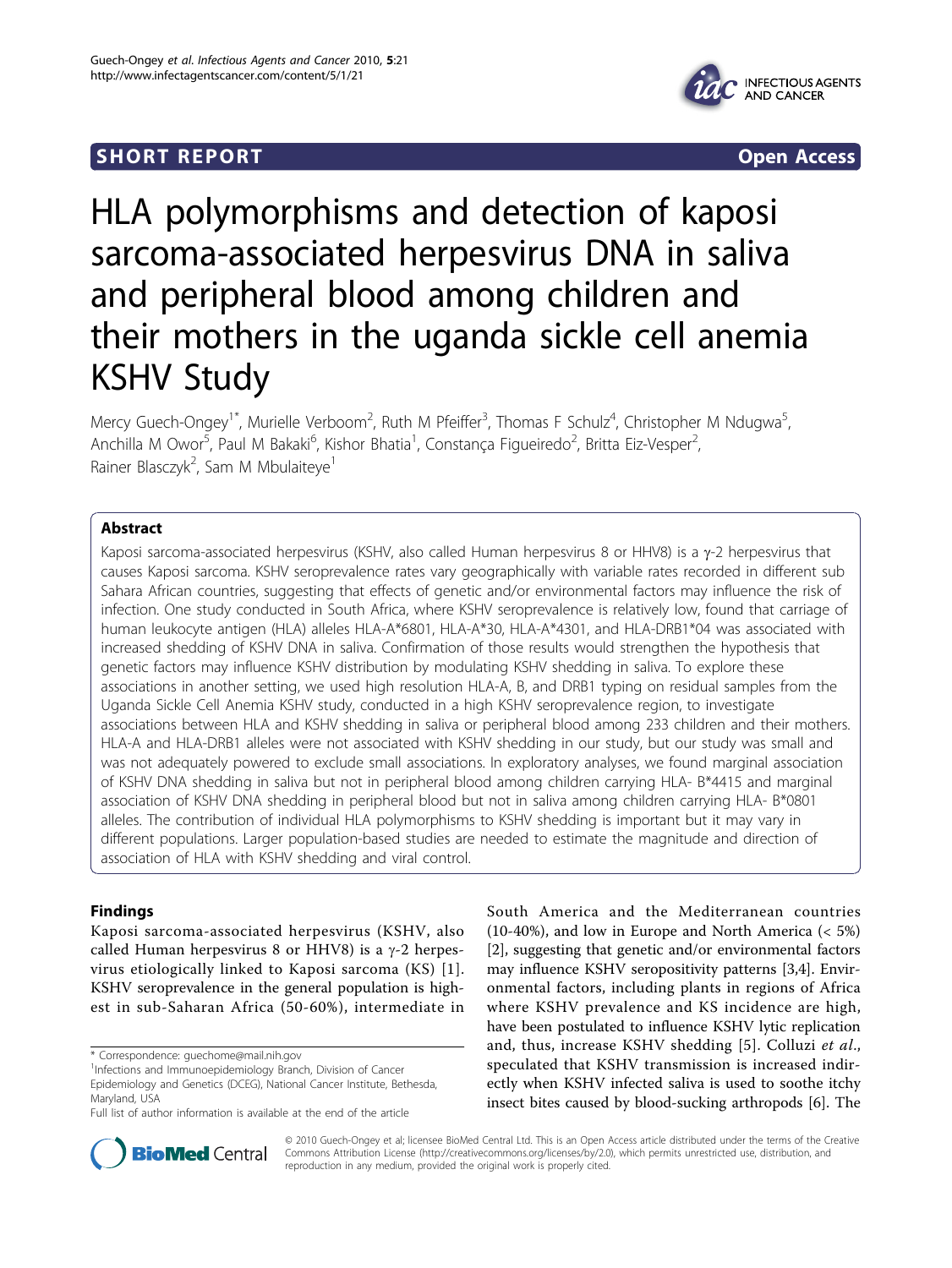role of genetic factors is less well understood. An effect of a major recessive gene on KSHV susceptibility or resistance to KSHV infection was postulated, based on statistical analysis of familial clustering of KSHV infection, among Noire-Marrons families in French Guiana [[7](#page-4-0)]. Recently, a study in South Africa found increased KSHV DNA shedding in saliva among subjects carrying human leukocyte antigens (HLA) HLA-A\*6801, HLA-A\*30, HLA-A\*4301, and HLA-DRB1\*04 alleles [[8\]](#page-4-0). Given that HLA polymorphisms have been shown to influence transmission, control, and pathogenesis of other viral infections such as human papillomavirus, human immunodeficiency virus type 1 and human T cell lymphotropic virus type 1 [[9](#page-4-0)-[11](#page-4-0)], this finding is biologically plausible. Thus, we sought to replicate the findings from South Africa in Uganda and to explore novel HLA allele associations with KSHV shedding using residual samples and data from the Uganda Sickle Cell Anemia KSHV study [\[12\]](#page-4-0).

The Uganda Sickle Cell Anemia KSHV study included 600 children with sickle cell anemia, but without KS, who were enrolled from November 2001 to April 2002 at the Sickle Cell Clinic at Mulago Hospital [\[12\]](#page-4-0). The mothers of the children were also included when available. Children were confirmed by gel electrophoresis to have sickle cell anemia (homozygous for the sickle cell gene) and the mothers were presumed to have the sickle cell trait (heterozygous for the sickle cell gene), but not sickle cell anemia. Children and their mothers were tested serologically for anti-KSHV antibodies using two peptide enzyme immunoassays (EIA) to the K8.1 and ORF73 KSHV peptides, as previously described [\[12\]](#page-4-0). A subset of 233 children, including 183 who were KSHV seropositive on either the K8.1 or the ORF73 EIA and 50 children randomly selected from among 417 children who were seronegative on both assays, were further studied for KSHV viral shedding in saliva and in peripheral blood using quantitative polymerase chain reaction (qPCR) for KSHV DNA [\[3](#page-4-0)].

We performed high-resolution HLA-A, -B and -DRB1 typing on residual DNA obtained from saliva or buffy coat of the children and their mothers from the KSHV viral study. Alleles were separated by a group-specific amplification approach using multiple amplification primer mixes in parallel (PROTRANS S3/S4 HLA SINGLE ALLELE SEQUENCING SET, PROTRANS MEDICAL DIAGNOSTICS, HOCKENHEIM, GERMANY) [[13\]](#page-4-0). The presence or absence of a PCR product was demonstrated by an agarose gel-based read-out for HLA-A and HLA-B while the PCR product detection for HLA-DRB1 was achieved by fluorescence-based read-out using the 5' nuclease technology [\[14](#page-4-0)]. Purification of the PCR product was performed enzymatically by exonuclease/ shrimp alkaline phosphatase treatment (ExoSAP-IT; USB; Cleveland, OH, USA), followed by forward and reverse sequencing of exon 2 and 3 for HLA class I and of exon 2 for HLA class II, using Big Dye Terminator Technology (Applied Biosystems, Foster City, CA, USA). The sequencing reaction products were purified using the Montage SEQ96 sequencing reaction cleanup kit (Millipore, Billerica, MA, USA) and subjected to electrophoresis on a 3730 Genetic Analyzer (Applied Biosystems). The data were analyzed using the Sequence Pilot program (version 3.0; Protrans). Sequencing-based typing allowed determination of HLA allele groups on basis of resolution at the 2- digit level and alleles on basis of resolution at the 4-digit level [\[8](#page-4-0)].

We calculated the weighted distribution of HLA-A, -B, and -DRB1 allele group frequencies among the children and their mothers separately. The prevalence of allele groups was weighted back to the original study population. Thus, the weighted prevalence of HLA allele group  $(X)$  in the children = (prevalence of allele group X in KSHV-negative children × proportion of children who were KSHV negative)  $+$  (prevalence of allele group X in KSHV-positive children X proportion of children who were KSHV positive). The prevalence of HLA allele groups for the mothers was weighted back to the original study population based on KSHV status of the children because the mothers were selected when their child was selected.

We assessed associations between HLA allele groups and KSHV DNA detection for the alleles selected a priori based on previous associations with KSHV shedding in saliva: HLA-A\*6801, HLA-A\*30 and HLA-A\*4301, and HLA-DRB1\*04 separately for the children and their mothers. We also performed exploratory analyses to identify new associations. Odds ratios (ORs) for association and corresponding 95% confidence intervals (95% CIs) were computed using logistic regression models. We adjusted for KSHV serostatus by including the posterior probability of KSHV infection estimated using multivariate mixture models as previously described [[15](#page-4-0)]. All statistical tests were two-sided and  $p$ -values  $\lt$ 0.05 were considered statistically significant.

Among 233 children with DNA, HLA was successfully typed for the A locus in 223, for the B locus in 225, for the DRB1 locus in 223 children. Among 233 mothers with DNA, HLA was successfully typed for the A locus in 226, for the B locus in 226, for the DRB1 locus in 227 mothers. The weighted prevalence for HLA loci, HLA-A, -B, and -DRB1 and the number of people carrying the allele group for children and their mothers separately are shown in Table [1](#page-2-0). The allele group distribution between mothers and children for HLA-A, -B, and -DRB1 were similar (Table [1](#page-2-0)). For each locus, the 4 most frequent allele groups were HLA-A\*02, A\*30, A\*68, A\*74; B\*58, B\*53, B\*15, B\*42;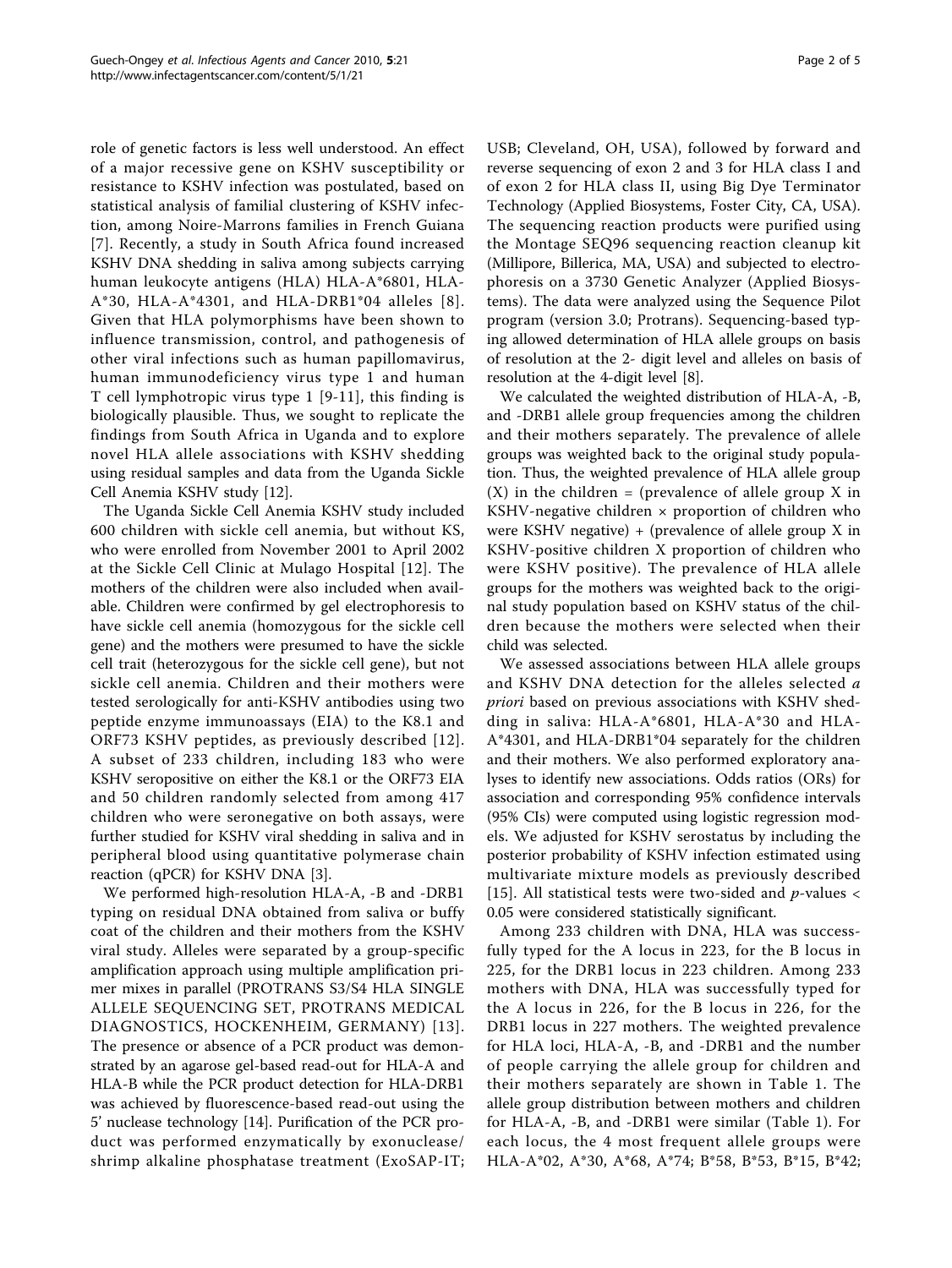|                  |                                     | Children                                               |                              |                                                        |                       |
|------------------|-------------------------------------|--------------------------------------------------------|------------------------------|--------------------------------------------------------|-----------------------|
| <b>HLA</b> group | <b>Number</b><br>typed <sup>+</sup> | Percent positive for allele group<br>(number positive) | Number<br>typed <sup>+</sup> | Percent positive for allele<br>group (number positive) | $p$ -value $\ddagger$ |
| HLA-A            | 223                                 |                                                        | 226                          |                                                        |                       |
| $*01$            |                                     | 5.1(22)                                                |                              | 3.5(22)                                                |                       |
| $*02$            |                                     | 19.5 (82)                                              |                              | 20.0 (78)                                              |                       |
| $*03$            |                                     | 5.2(23)                                                |                              | 4.6(28)                                                |                       |
| $*23$            |                                     | 10.2 (42)                                              |                              | 8.8 (38)                                               |                       |
| $*29$            |                                     | 5.0(32)                                                |                              | 7.3 (37)                                               |                       |
| $*30$            |                                     | 12.0 (75)                                              |                              | 13.7 (82)                                              |                       |
| $*36$            |                                     | 5.4(13)                                                |                              | 5.2(13)                                                |                       |
| $*66$            |                                     | 5.0(26)                                                |                              | 8.0 (36)                                               |                       |
| $*68$            |                                     | 11.5 (39)                                              |                              | 10.6 (43)                                              |                       |
| $*74$            |                                     | 10.7 (38)                                              |                              | 6.2(31)                                                |                       |
|                  |                                     |                                                        |                              |                                                        | 0.94                  |
| HLA-B            | 225                                 |                                                        | 225                          |                                                        |                       |
| $*07$            |                                     | 4.9 (18)                                               |                              | 6.2(18)                                                |                       |
| $*08$            |                                     | 3.4(18)                                                |                              | 3.1(15)                                                |                       |
| $*15$            |                                     | 10.5 (59)                                              |                              | 9.0(65)                                                |                       |
| *42              |                                     | 6.8(35)                                                |                              | 8.9(40)                                                |                       |
| $*44$            |                                     | 3.9(14)                                                |                              | 3.1(16)                                                |                       |
| $*45$            |                                     | 8.0(32)                                                |                              | 11.9(41)                                               |                       |
| $*49$            |                                     | 1.5(13)                                                |                              | 5.3 (16)                                               |                       |
| *53              |                                     | 11.6(40)                                               |                              | 8.7 (36)                                               |                       |
| $*57$            |                                     | 5.9(21)                                                |                              | 2.1(22)                                                |                       |
| $*58$            |                                     | 16.6 (59)                                              |                              | 16.8 (73)                                              |                       |
| $*82$            |                                     | 6.1(6)                                                 |                              | 0.1(2)                                                 |                       |
|                  |                                     |                                                        |                              |                                                        | 0.98                  |
| HLA-DRB1         | 223                                 |                                                        | 227                          |                                                        |                       |
| $*01$            |                                     | 10.5 (48)                                              |                              | 8.0 (37)                                               |                       |
| $*03$            |                                     | 9.4 (56)                                               |                              | 10.1 (59)                                              |                       |
| $*04$            |                                     | 1.0(4)                                                 |                              | 1.7(4)                                                 |                       |
| $*07$            |                                     | 6.5(31)                                                |                              | 5.8 (37)                                               |                       |
| $*08$            |                                     | 5.0(20)                                                |                              | 5.6 (20)                                               |                       |
| $*11$            |                                     | 28.2 (113)                                             |                              | 28.8 (116)                                             |                       |
| $*12$            |                                     | 3.7(11)                                                |                              | 6.1(17)                                                |                       |
| $*13$            |                                     | 11.7 (68)                                              |                              | 12.3 (59)                                              |                       |
| $*15$            |                                     | 15.9 (61)                                              |                              | 14.4 (70)                                              |                       |
|                  |                                     |                                                        |                              |                                                        | 0.95                  |

<span id="page-2-0"></span>Table 1 Weighted\* HLA allele group prevalence among children and mothers in the Uganda Sickle Cell Anemia KSHV Study, 2001-2002

\* For both children and their mothers prevalence for HLA-A, -B, -DRB1 allele groups was weighted according to KSHV serostatus of the children (the selection criteria for inclusion in the study) using the formula: weighted prevalence  $(\alpha)$  of HLA allele group X in the children (or mothers) = (Prevalence of X in KSHV negative children (or mothers) × proportion of KSHV negative children) + (Prevalence of X in KSHV positive children (or mothers) × Prevalence of KSHV positive children). See methods in text for details.

† Total is less than 233 because fewer subjects were successfully typed for HLA-A, -B and -DRB1.

‡ P-value for heterogeneity comparing HLA-A, -B and -DRB1 allele group distribution between mothers and children.

and DRB1\*11, DRB1\*15, DRB1\*13, DRB1\*01 among the children and HLA-A\*02, A\*30, A\*68, A\*23; B\*58, B\*45, B\*15, B\*42; and DRB1\*11, DRB1\*15, DRB1\*13, DRB1\*03 among the mothers. HLA-A\*43, which was associated with KSHV shedding in South Africa, was not observed in our study. HLA-DRB1\*04 allele group was observed in only 1% of the children and in only 2% of the mothers.

HLA-A\*3001, HLA-A\*3002, HLA-A\*6801, HLA-A\*6802, and DRB1\*0405 alleles were not associated with detection of KSHV DNA in saliva or in peripheral blood in the children (Table [2\)](#page-3-0) or in the mothers (results not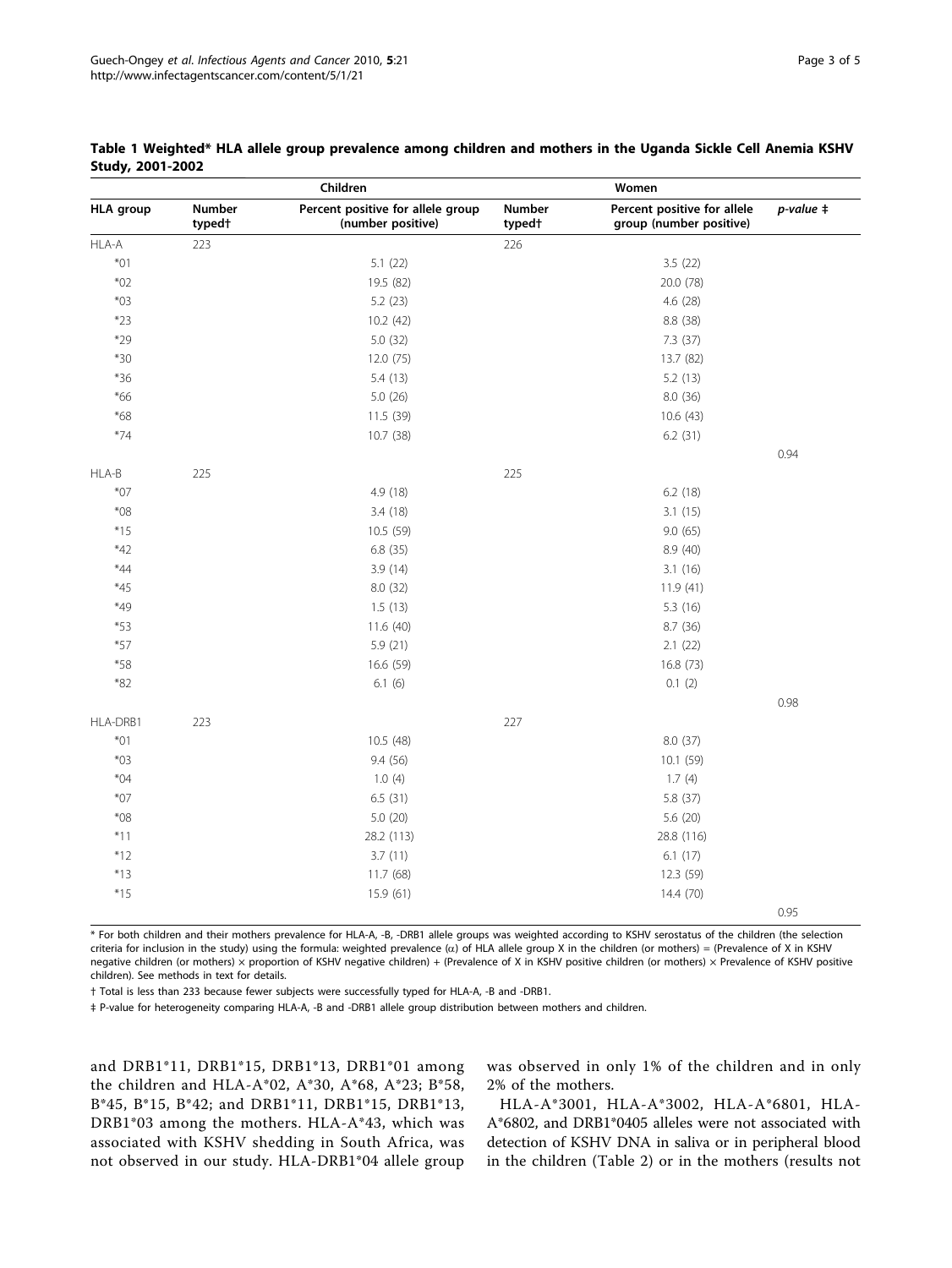| <b>Allele</b>                         | # KSHV DNA<br>positive/#KSHV<br><b>DNA</b> negative | OR (95% CI)       | P-value | # KSHV DNA<br>positive/#KSHV<br><b>DNA</b> negative | OR (95% CI)         | P-value |
|---------------------------------------|-----------------------------------------------------|-------------------|---------|-----------------------------------------------------|---------------------|---------|
| Saliva<br>A priori-motivated analyses |                                                     |                   |         | Peripheral blood                                    |                     |         |
| $HLA-A*30$                            |                                                     |                   |         |                                                     |                     |         |
| Absent                                | 20/121                                              | $\overline{1}$    |         | 26/130                                              | $\overline{1}$      |         |
| At least 1 *3001                      | 5/29                                                | $1.1(0.5-4.3)$    | 0.5     | 3/23                                                | $0.6(0.2-2.2)$      | 0.8     |
| At least *3002                        | 9/24                                                | $1.8(0.8-4.1)$    | 0.2     | 7/34                                                | $1.1 (0.5 - 2.7)$   | 0.9     |
| $HLA-A*68$                            |                                                     |                   |         |                                                     |                     |         |
| Absent                                | 30/139                                              | $\mathbf{1}$      |         | 31/153                                              | 1                   |         |
| At least1*6801                        | 0/6                                                 | 0.0               | 0.6     | 1/5                                                 | $1.0(0.1-9.2)$      | 1.0     |
| At least1*6802                        | 4/29                                                | $0.5(0.1-1.8)$    | 0.3     | 4/29                                                | $0.7$ $(0.2 - 2.3)$ | 0.6     |
| HLA-DRB1*04                           |                                                     |                   |         |                                                     |                     |         |
| Absent                                | 32/173                                              | 1                 |         | 34/187                                              | 1                   |         |
| At least 1*0405                       | 1/3                                                 | $1.8(0.1-5.2)$    | 0.5     | 2/2                                                 | $5.5(0.7-40.3)$     | 0.1     |
| Explorative analyses                  |                                                     |                   |         |                                                     |                     |         |
| HLA-B*08                              |                                                     |                   |         |                                                     |                     |         |
| Absent                                | 31/160                                              | $\mathbf{1}$      |         | 29/176                                              | $\mathbf{1}$        |         |
| At least 1*0801                       | 3/14                                                | $1.1 (0.3 - 4.1)$ | 0.9     | 7/11                                                | 3.9 (1.4-10.8)      | 0.01    |
| $HLA-B*44$                            |                                                     |                   |         |                                                     |                     |         |
| Absent                                | 30/165                                              | $\mathbf{1}$      |         | 33/176                                              | $\mathbf{1}$        |         |
| At least 1*4403                       | 1/6                                                 | $1.1$ (0.1 - 9.9) | 0.9     | 2/6                                                 | $1.9(0.3-9.1)$      | 0.2     |
| At least 1*4415                       | 3/3                                                 | $5.5(1.1-28.6)$   | 0.02    | 1/5                                                 | $1.1(0.1-9.2)$      | 0.9     |

<span id="page-3-0"></span>

| Table 2 Association between HLA alleles and KSHV DNA detection in saliva and peripheral blood among children in |  |  |  |  |  |  |
|-----------------------------------------------------------------------------------------------------------------|--|--|--|--|--|--|
| the Uganda Sickle Cell Anemia KSHV Study, 2001-2002                                                             |  |  |  |  |  |  |

KSHV: Kaposi-sarcoma-associated herpesvirus; OR: odds ratio; 95% CI: 95% confidence interval; HLA-A, -B, -DRB1: Human leucocyte antigen -A, -B, -DRB1

shown). We found increased risk of detectable KSHV DNA in saliva among children carrying at least 1 HLA-B\*4415 allele (OR 5.5; 95% CI 1.1-28.6), but the risk was not increased for detecting KSHV DNA in peripheral blood (OR 1.1; 95% CI 0.1-9.2). We found increased risk of detectable KSHV DNA in peripheral blood in children carrying at least 1 HLA- B\*0801 allele (OR 3.9; 95% CI 1.4-10.8), but the risk was not increased for detecting KSHV DNA in saliva (OR 1.1; 95% CI 0.3-4.1).

Our study did not replicate HLA associations with KSHV DNA shedding reported in South Africa [\[8](#page-4-0)]. Our null results are likely due to the small size of our study and hence limited power to demonstrate weak associations. Another reason is that, our study included a highly selected group of children, i.e., with sickle cell anemia and their mothers with sickle cell trait, who may be systematically different in their HLA genotype distribution from the general population. In addition, because KSHV shedding is often intermittent, associations between KSHV shedding and HLA may have been missed by our study that relied on peripheral blood and saliva, taken at one time point. We found that the distributions of HLA allele groups in the mothers and

children were similar and resembled the distributions of HLA allele groups in two general population-based studies in Uganda [\[16,17](#page-4-0)] suggesting that the selected nature of our population may not be a major reason for our null results. Possibly, different alleles influence KSHV shedding in different populations, as suggested by the rare-allele advantage model [[18](#page-4-0)]. The polymorphic nature of HLA is critical for conferring diverse and effective pathogen response. Because polymorphisms in HLA are influenced by pathogens that are common in the environment where the population resides and is well adapted, differences in haplotype structure in populations residing in geographically dispersed regions, such as Uganda and South Africa, could lead to variable HLA pathogen associations [[19\]](#page-4-0). For example, HLA allele polymorphisms HLA- B\*5301, HLA- DRB1\*1302, and HLA- DRB1\*0101 have been associated with genetic resistance [[20-22\]](#page-4-0) or HLA-DRB1\*04 with susceptibility [[23\]](#page-4-0) to malaria, but the distribution is different in different populations where malaria is endemic [[19,20,24\]](#page-4-0). In the study by, Alkharsah *et al.*, [\[8](#page-4-0)], risk for KSHV shedding in saliva was increased among carriers of HLA-A\*43, but this allele group was observed in 2.8% of